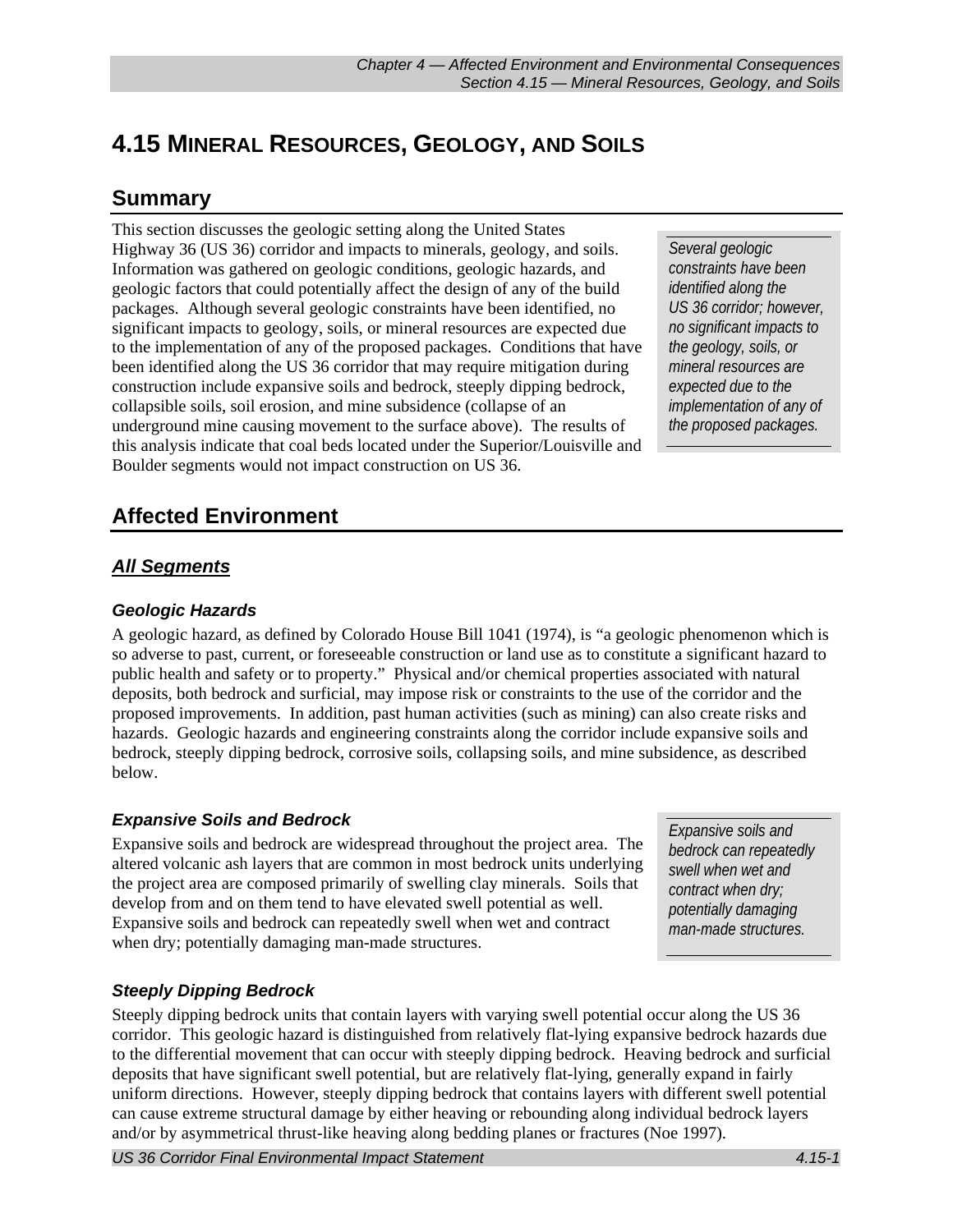# *Corrosive Soils*

Corrosive soils underlay portions of the US 36 corridor. Most of the soils in the Denver Basin area can produce high concentrations of sulfate salts and, therefore, can corrode metals and concrete in moist conditions.

# *Collapsing Soils*

Collapsing soils occur along the US 36 corridor in several surficial deposits. Upon inundation with water, these deposits undergo sudden changes in structural configuration with an accompanying decrease in volume that is expressed as settlement at the surface. Eolian sands, loess, and loose sands and silts are deposits near the surface that are prone to collapse.

### *Mine Subsidence*

Mine subsidence occurs when a void at depth collapses and causes vertical displacement (settlement) to the surface. Mine subsidence occurs at depth, rather than near the surface, as with collapsing soils. Coal was mined along the corridor starting in the 1860s and continued locally into the 1970s, using a roomand-pillar technique in which a coal seam was mined into "chambers." Unmined coal pillars were left at the corners of rooms to help support the mine roof. Over time, the mine roof and coal pillars collapsed, and the empty void space left by mining is destroyed. Because the rock units in and surrounding the coal seams do not resist stress well, subsidence typically occurs relatively soon after mining ceases. In addition, in many of the mines, the pillars were removed when mining was completed to encourage collapse of the void space.

*The US 36 corridor would cross portions of four abandoned coal mines in the Broomfield, Superior/Louisville, and Boulder segments.* 

Some mine void space probably remains today. Therefore, the potential for subsidence and possible damage to structures at the surface also exists. Overburden depths of 100 to 150 feet or less appear to increase the likelihood of subsidence expressed at the surface, whereas overburden depths of at least 200 feet appear to reduce the likelihood of subsidence expressed at the surface. Additionally, increased time since cessation of mining increases the likelihood that subsidence is complete.

The US 36 corridor would cross portions of four abandoned coal mines (Roberts et al. 2001) in the Broomfield Segment, the Superior/Louisville Segment, and the Boulder Segment. The Superior/Louisville Segment contains the Monarch No. 2/ Lucas mine (M107), the Enterprise mine (M45), and the new Crown mine (M38).

M107 operated between 1908 and 1947 and is between 200 to 350 feet deep. M45 conducted operations between 1895 and 1898 and is between 150 to 200 feet deep. M38 operated between 1938 and 1955 and is between 200 to 300 feet deep. The Boulder Segment contains the old Crown mine (M37), which operated between 1919 and 1937 and is 200 to 300 feet deep.

Figure 4.15-1, Abandoned Coal Mines, illustrates the areas of abandoned coal mines with associated depths of overburden that underlay the US 36 corridor. No known areas of underground abandoned coal mine fire areas have been identified within the US 36 corridor.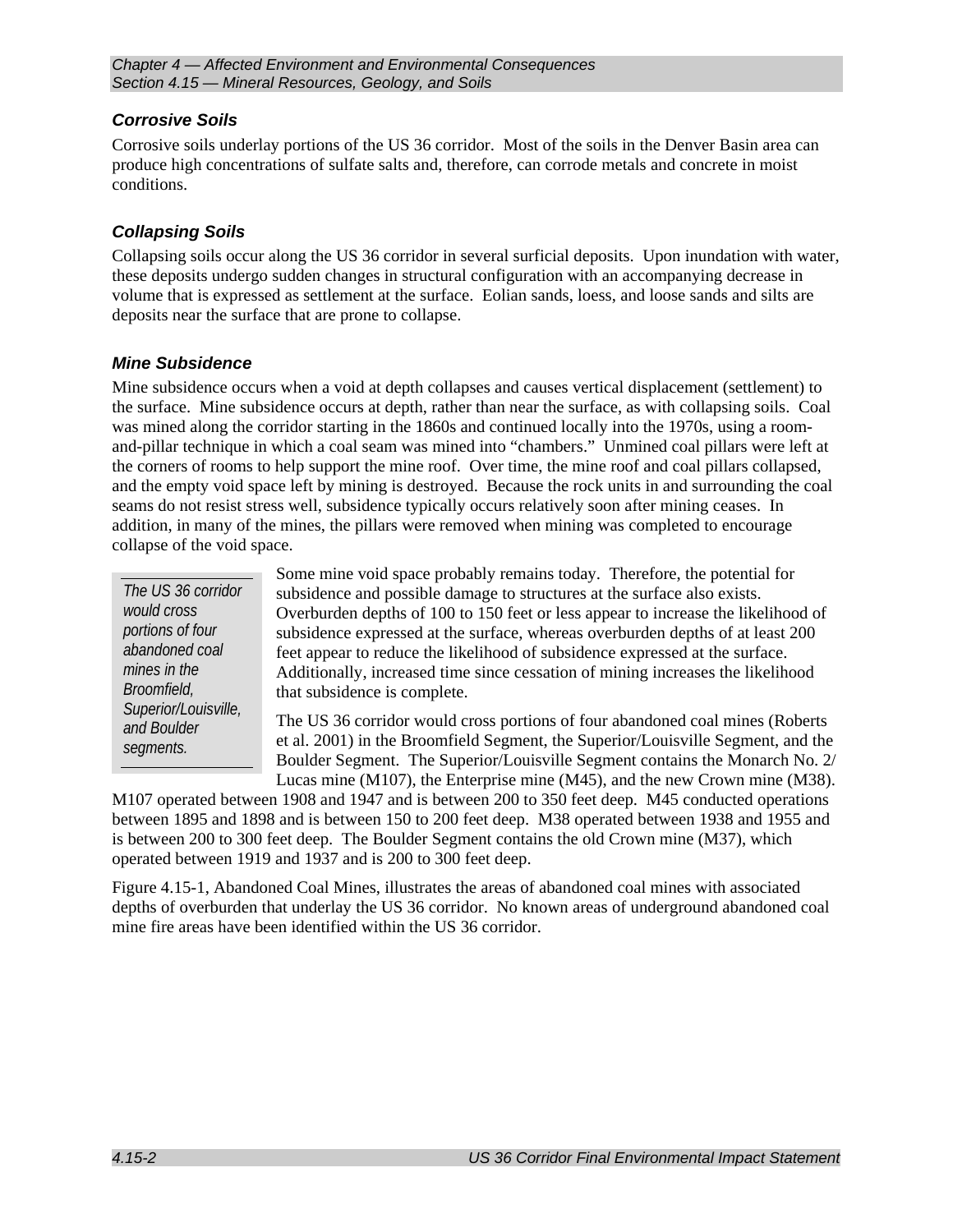

**Figure 4.15-1: Abandoned Coal Mines**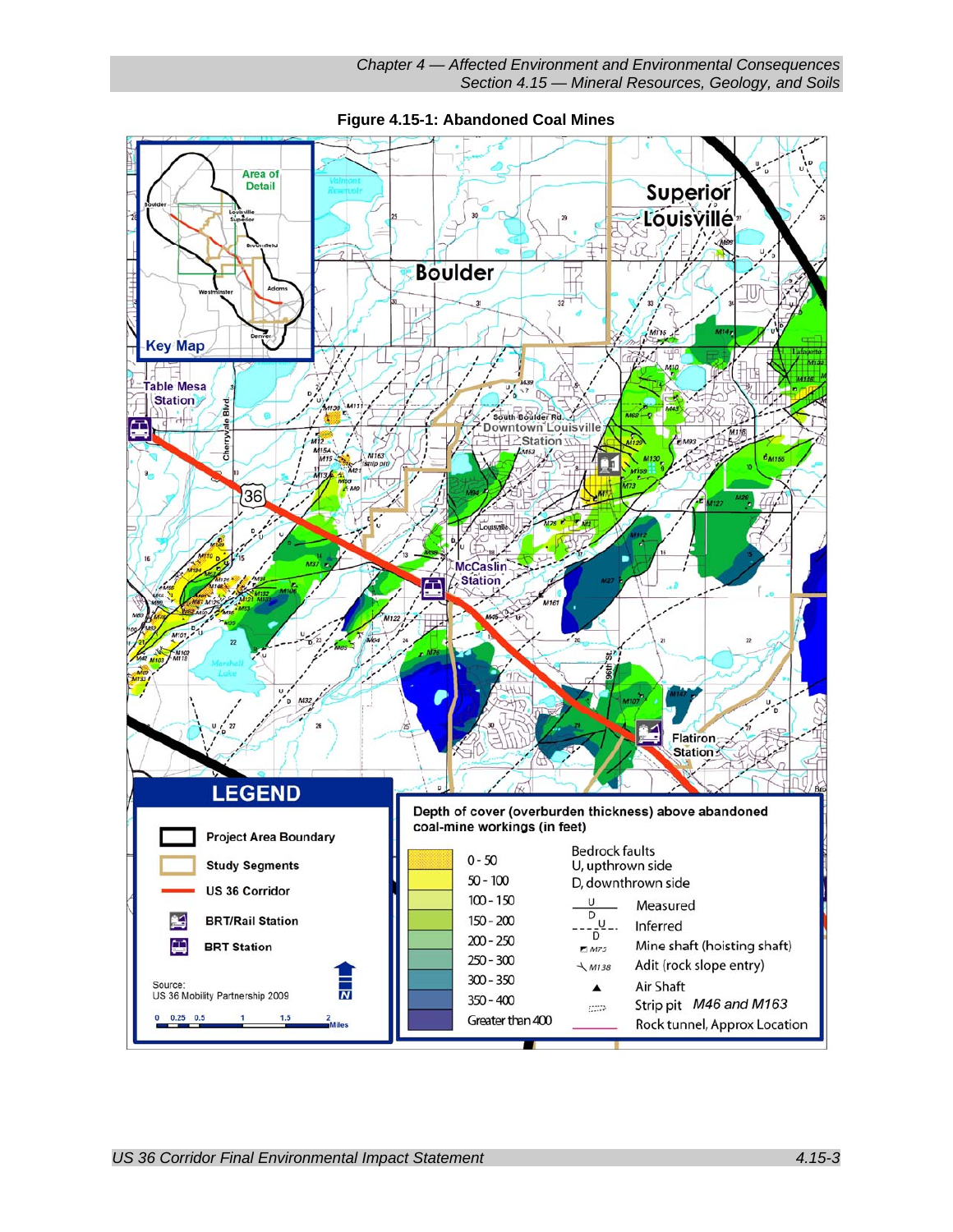# *Faulting and Seismicity*

*There are no known active faults either on or adjacent to the US 36 corridor, so the potential for surface fault rupture is low.* 

The project area is considered to be in a seismically-inactive area. There are no known active faults either on or adjacent to the US 36 corridor, so the potential for surface fault rupture is low. Faults within the US 36 corridor are believed to have been inactive for at least the last 45 million years. Therefore, seismic hazards at this site are a consequence of ground shaking caused by events on distant, active faults. Based on a review of seismic data available from the U.S. Geological Survey (USGS) (2003) for the US 36 corridor, the peak ground acceleration with a 10 percent probability of exceedance in 50 years, is approximately 0.02 percent gravity.

# *Soils*

Generalized soil associations, taken from U.S. Department of Agriculture and Natural Resources Conservation Service (NRCS) (formerly known as the Soil Conservation Service) maps, show soil distributions across the US 36 corridor. The NRCS rates the erosion susceptibility of the soils. Using this information and known conditions in the US 36 corridor, the generalized descriptions are rated to have slight, moderate, or severe susceptibility to erosion.

### *Mineral Resources*

Mineral resources along the US 36 corridor include coal, coalbed methane, oil and gas, and aggregate resources.

Deposits of coal and lignite beds appear in the Late Cretaceous and Early Tertiary sedimentary units. The Laramie Formation and the Denver Formation both contain fairly extensive, low rank coal deposits. The Laramie Formation was developed in a coal mining area known as the Boulder-Weld coalfield. Mining began here in the 1860s with production continuing up until the 1960s. The coal was extracted from a seam that was up to 15 feet thick. This stratigraphic sequence is located 150 to 350 feet below the ground surface in the vicinity of the US 36 corridor. Coal mining has ceased in this region, but the resource has not been depleted. Coal reserves remain in both mined and unmined areas along the US 36 corridor. Recovery percentages in mined areas typically vary from 30 to 50 percent (Amuedo and Ivey et al. 1975), meaning that considerable resource remains even in extensively mined areas. However, mines located along the US 36 corridor have been abandoned for at least 60 years. Widespread residential and business development over and adjacent to unmined areas makes reopening of mines highly unlikely.

Coalbed methane is a potential, but untapped, resource across the project area. Development of this resource is hypothetically feasible, but would be socially and economically complicated in an urban area. In addition, adequate means to protect the quantity and the quality of groundwater in aquifers within, above, and below the coalbed methane-bearing strata would need to be defined and implemented. Whether these means would be sufficient or economical has not been determined. Even if extraction of the resource were to occur, the narrow project corridor, coupled with its route along existing highways, decreases the likelihood that conflict would occur between future resource development and the transportation system.

Active oil and gas production near and in the US 36 corridor is present from the Wattenberg, Superior, and Boulder fields. The US 36 corridor is within the mapped boundaries of the Wattenberg Field from approximately where Independence Road parallels US 36 to the FlatIron Mall. Active production in the Wattenberg Field occurs one-half to more than a mile north of the US 36 corridor. From Superior near Rock Creek to where Marshall Road parallels US 36, the corridor is within the Superior Field. No active production occurs within the Superior Field near the US 36 corridor. The Boulder Field is crossed by the US 36 corridor from approximately Independence Road to  $63<sup>rd</sup>$  Street. Active production occurs in the Boulder Field within 0.25 mile of the US 36 corridor. Production in each of these fields is from Cretaceous rocks, typically at depths of 3,000 to 7,000 feet (Weimer 1996; Colorado Oil and Gas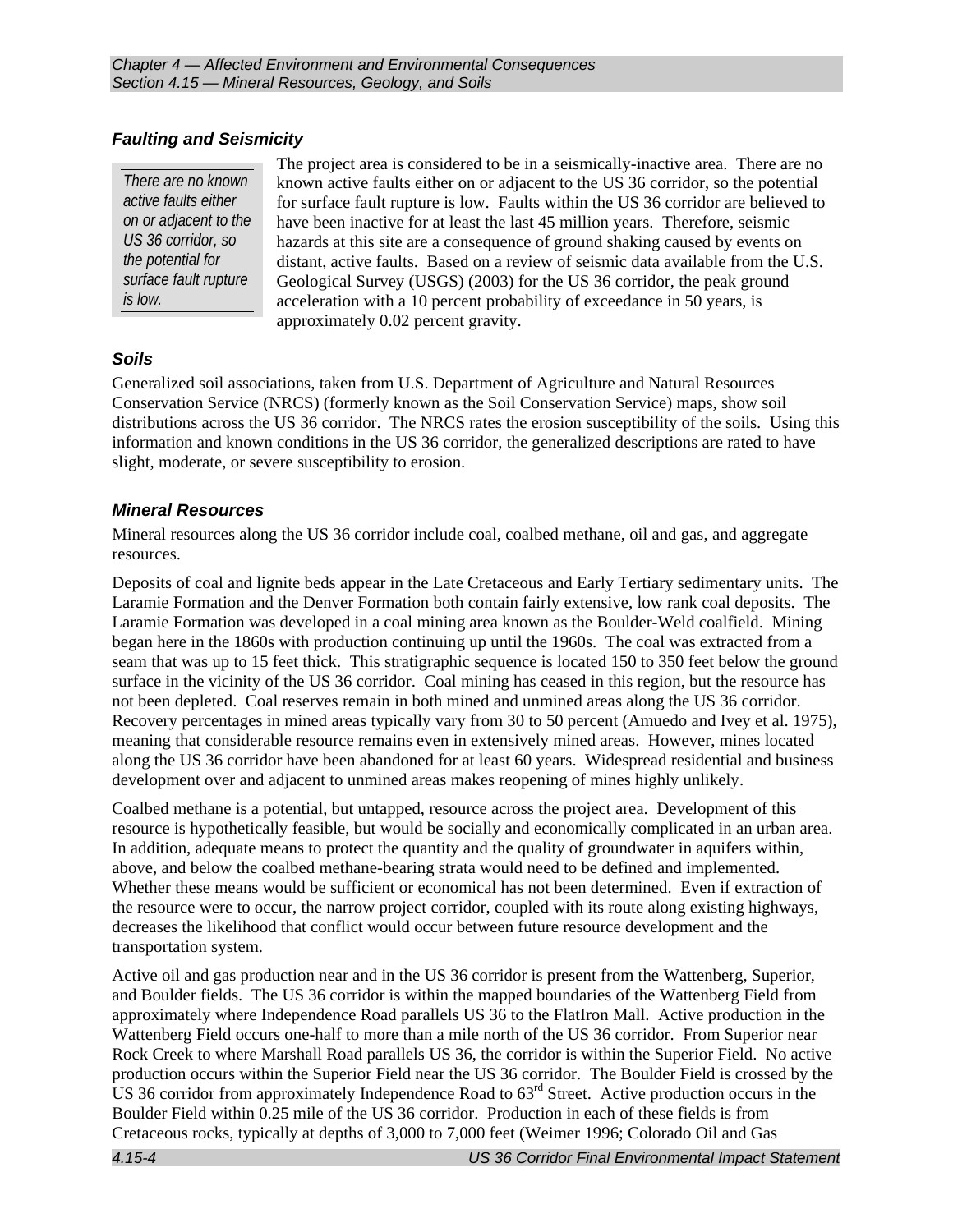Conservation Commission 2004). Oil and gas fields in the area are established and are unlikely to expand into the US 36 corridor.

Aggregate resources exist throughout the US 36 corridor and are currently being mined at numerous locations. This includes aggregate recovery of clay and shale from the Pierre Shale Formation, sand and

gravel from the Fox Hills Sandstone and the Denver Formation, and clay from the Laramie Formation. In addition to the aggregate resources from the sedimentary units, sands and gravels have been produced from the current stream channels and older alluvial deposits. Within the project area, the South Platte River, Clear Creek, Coal Creek, and South Boulder Creek have significant deposits of floodplain sand and gravel, and quarries are or have been operated on each drainage (Schwochow 1972). The floodplain of Clear Creek has been most extensively quarried in the project area. Pediment gravels intersect the alignment

*Aggregate resources are currently being mined at numerous locations throughout the US 36 corridor.* 

on both banks of Clear Creek and north of Rock Creek. Many areas have been mined out, but considerable reserves remain across the region along major drainages. However, the wide distribution of these resources makes the importance of the reserves at a specific locale less formidable in terms of development potential.

# *Denver/Adams Segment*

The Adams Segment is underlain by bedrock of the Denver Formation. This formation is overlain in places by alluvium deposited from former, higher river levels, and wind-deposited loess. Geologic hazards and constraints associated with these geologic deposits include expansive soils and bedrock, corrosive soils, and collapsing soils.

Mineral resources for the Adams Segment include potential aggregate sources. Sands and gravels have been produced from the current stream channels, older alluvial deposits, and from the Denver Formation bedrock unit. Some alluvial and bedrock deposits may be sufficiently extensive to be mineable resources.

# *Westminster Segment*

The geology of the Westminster Segment consists of bedrock of the Denver and Arapahoe formations. These formations are overlain in places by alluvium and loess. The alluvium is deposits from former, higher river levels and the loess is wind-deposited material. Several hazards and constraints are associated with these geologic deposits, which include expansive soils and bedrock, corrosive soils, and collapsing soils. These geologic hazards are similar to those previously described in the Adams Segment.

Mineral resources for the Westminster Segment include potential aggregate sources. Sands and gravels have been mined from the current stream channels and older alluvial deposits. Some alluvial deposits are sufficiently extensive to be a mineable resource within the Westminster Segment. The Denver Formation has been mined for sand and gravel and remains a potential source for this material.

# *Broomfield Segment*

The Broomfield Segment is underlain by bedrock of the Arapahoe and Laramie formations. These formations are overlain in places by alluvium, which was deposited from former, higher river levels. Several hazards and constraints are associated with these geologic deposits, including expansive soils and bedrock, and corrosive soils.

Mineral resources include aggregate, coal, and oil and gas. The Laramie Formation remains a potential source for clay. Mineable coal seams likely exist in the western portion of the Broomfield Segment in the areas underlain by the Laramie Formation. The Broomfield Segment intersects active oil and gas fields.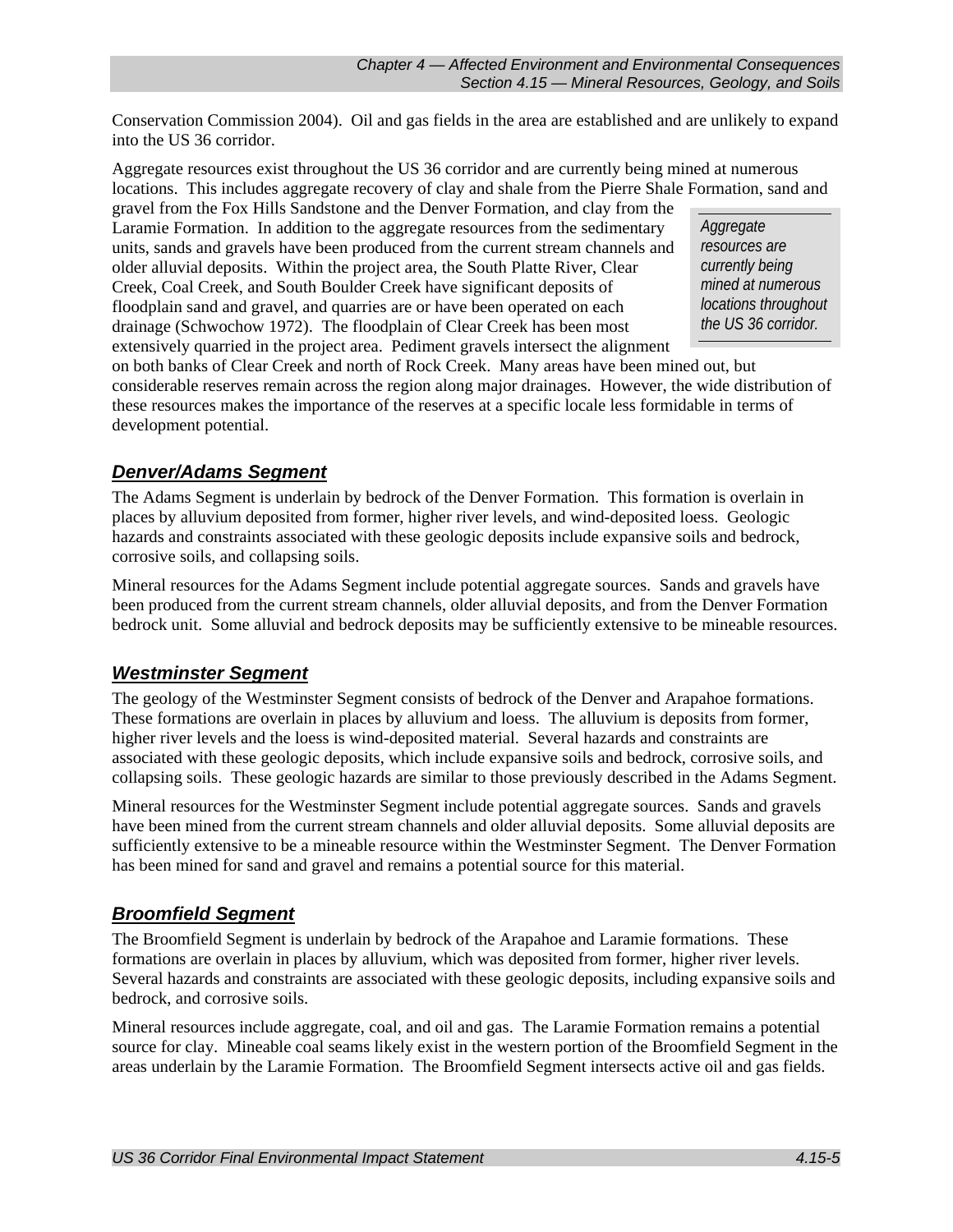# *Superior/Louisville Segment*

The Superior/Louisville Segment is underlain by bedrock of the Laramie Formation. This formation is overlain in places by alluvium. The alluvium consists of deposits from former, higher river levels. Several hazards and constraints are associated with these geologic deposits, including expansive soils and bedrock, corrosive soils, and mine subsidence. Excluding mine subsidence, these hazards are similar to those described in the previous sections above. The depth to the coal mines is several hundred feet below the ground surface.

Mineral resources include aggregate, coal, and oil and gas. The Laramie Formation remains a potential source for clay, similar to the Broomfield Segment. Also, coal seams likely exist within the Superior/Louisville Segment in the areas underlain by the Laramie Formation. The Superior/Louisville Segment intersects active oil and gas fields.

# *Boulder Segment*

The Boulder Segment is underlain by bedrock of the Laramie Formation, Fox Hills Sandstone, and Pierre Shale. These formations are overlain in places by alluvium. The alluvium consists of deposits from present-day and former, higher river levels. Several hazards and constraints are associated with these geologic deposits, including mine subsidence, expansive bedrock and soil, steeply dipping bedrock, corrosive soils, and an unstable slope. Mine subsidence in this segment is similar to that described in the Superior/Louisville Segment. An induced slope failure can be observed along the north-facing cut slope of Davidson Mesa. A small rotational landslide occurred here; possibly due to grading operations.

Mineral resources within the Boulder Segment include aggregate, coal, and oil and gas fields. Aggregate has been mined within the Boulder Segment and ongoing resources include clay and shale in the Pierre Shale Formation, sand and gravel in the Fox Hills Sandstone, and clay from the Laramie Formation. Coal seams likely exist within the Boulder Segment in the areas underlain by the Laramie Formation. The Boulder Segment intersects active oil and gas fields.

# **Impact Evaluation**

*There is no clear distinction between direct impacts to geology, geologic hazards, soils, or mineral resources associated with the US 36 corridor under any of the proposed build packages.* 

There is no clear distinction between direct impacts to geology, geologic hazards, soils, or mineral resources associated with the US 36 corridor under any of the proposed build packages. All of the build packages would cross surficial and bedrock geology units that may require standard mitigation during construction. Additionally, soil erosion may create increased sedimentation in local streams. No additional indirect impacts to geology, geologic hazards, and soil or mineral resources identified within the US 36 corridor would occur over what is described in Package 1 below.

# *Methodology*

Geologic conditions present along the corridor were identified using information from geologic maps, topographic maps, USGS reports, Colorado Geological Survey publications, NRCS soil survey reports, and geotechnical consulting reports. This information was supplemented with field reconnaissance, communications with local engineering and planning personnel, and communications with experts in abandoned coal mine subsidence and reclamation. Evaluation of existing geologic conditions was based on proximity to the project corridor, history of occurrence, and impact of occurrence on transportation and mobility.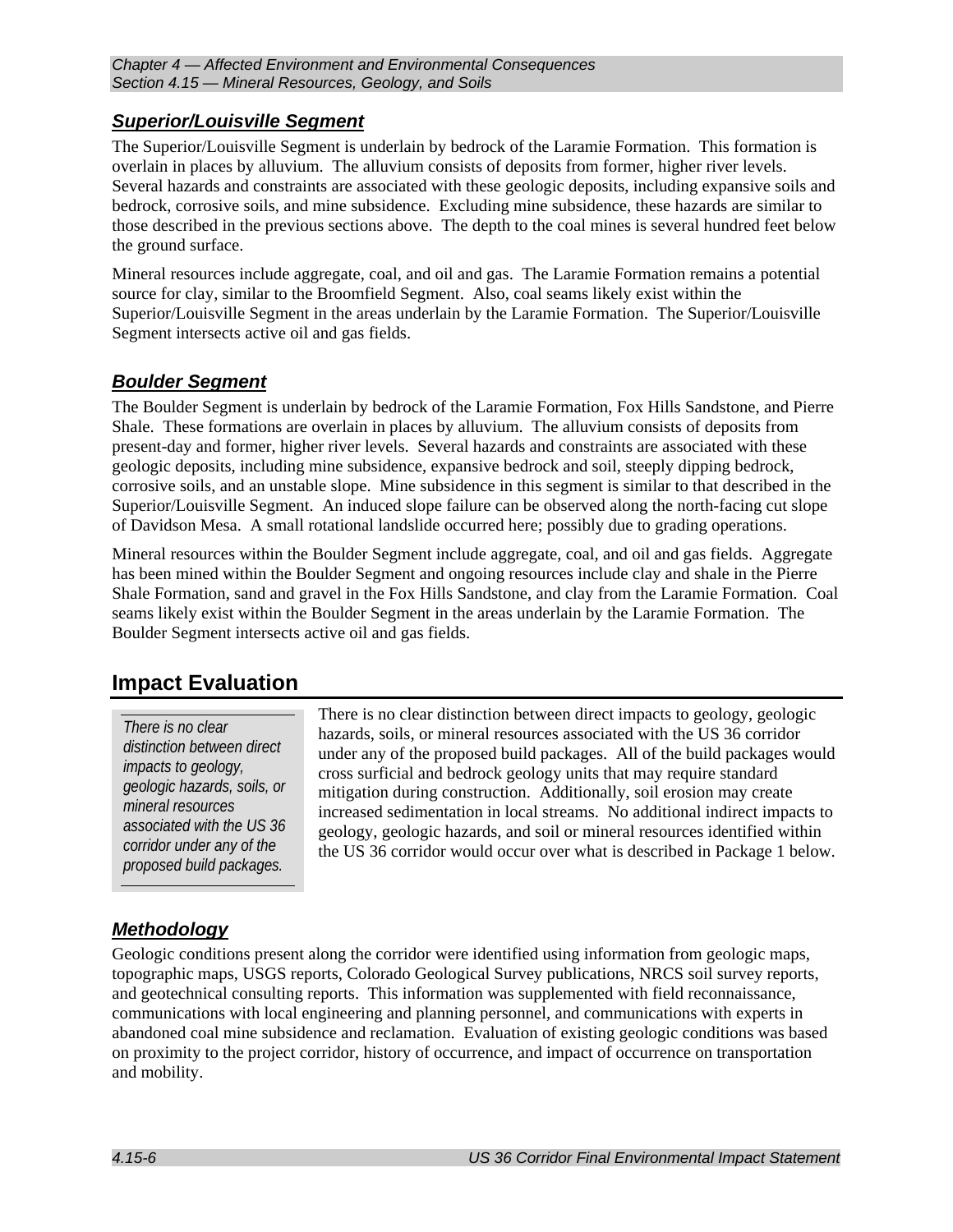# *Package 1: No Action*

### *Direct Impacts*

#### **All Segments**

Package 1 would not have any direct impacts associated with the geology, geologic hazards, and soil or mineral resources identified within the US 36 corridor.

#### *Indirect Impacts*

#### **All Segments**

Under Package 1, the planned population increase in the project area of 28 percent in 2035 would result in more construction and development. These activities would place a greater demand for sand and gravel for concrete and subject more land to disturbance and subsequent erosion. Soil loss from development may be minimized by implementing best management practices (BMPs), but aggregate resources would be permanently committed. No additional coal mining is anticipated in 2035.

# *Package 2: Managed Lanes/Bus Rapid Transit*

### *Direct Impacts*

#### **All Segments**

Geologic conditions that have been identified along the US 36 corridor that may be directly impacted by Package 2 include expansive soils and bedrock, corrosive soils, steeply dipping bedrock, soil erosion, collapsible soils, and mine subsidence. None of these geologic conditions constitute an impact that should alter the location of Package 2.

Expansive soils and bedrock and corrosive soils may cause damage to transportation system components over a period of years. Steeply dipping bedrock has locally demonstrated severe damage to pavement and transportation structures from differential movement. Collapsible soils can damage the system infrastructure by either large settlement areas or differential settlement. Mine subsidence may also cause settlement at the surface. However, due to their depth, it is likely that any former mining voids are deeper than the zone of influence of the proposed improvements associated with Package 2 and would not pose a hazard from mine subsidence.

*It is likely, due to their depth, that any former mining voids are deeper than the zone of influence of the proposed improvements associated with Package 2 and would not pose a hazard from mine subsidence.* 

### *Indirect Impacts*

### **All Segments**

No additional indirect impacts over Package 1 would result from Package 2.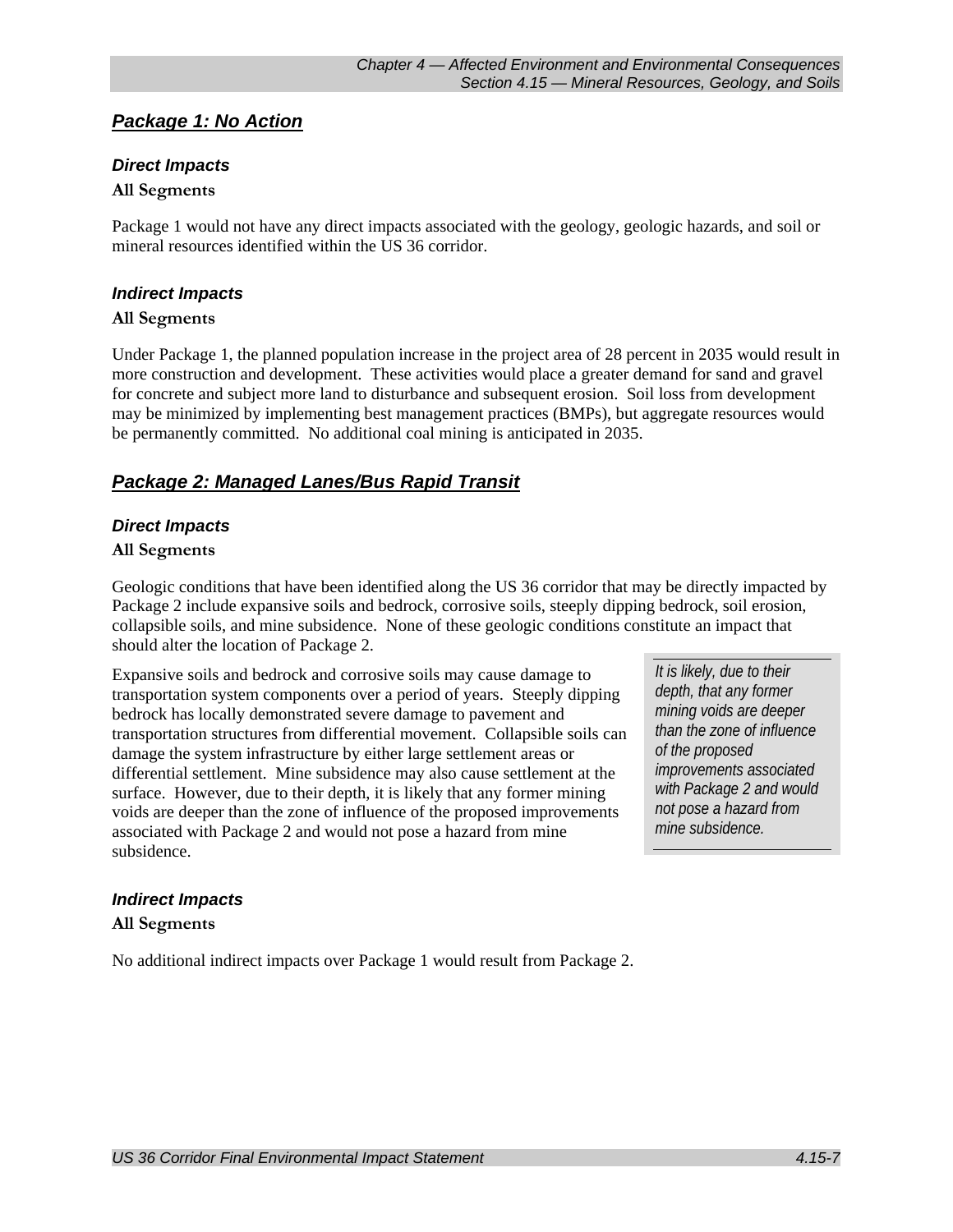# *Package 4: General-Purpose Lanes, High-Occupancy Vehicle, and Bus Rapid Transit*

### *Direct Impacts*

#### **All Segments**

Geologic conditions associated with Package 4 that may be directly impacted include expansive soils and bedrock, corrosive soils, steeply dipping bedrock, soil erosion, collapsible soils, and mine subsidence. The direct impacts previously described for Package 2 are the same for Package 4.

#### *Indirect Impacts*

#### **All Segments**

No additional indirect impacts over Package 1 would result from Package 4.

# *Combined Alternative Package (Preferred Alternative): Managed Lanes, Auxiliary Lanes, and Bus Rapid Transit*

#### *Direct Impacts*

#### **All Segments**

Geologic conditions associated with the Combined Alternative Package (Preferred Alternative) that may be directly impacted include expansive soils and bedrock, corrosive soils, steeply dipping bedrock, soil erosion, collapsible soils, and mine subsidence. The direct impacts previously described for Packages 2 and 4 are the same for the Combined Alternative Package (Preferred Alternative).

### *Indirect Impacts*

#### **All Segments**

No additional indirect impacts over Package 1 would result from the Combined Alternative Package (Preferred Alternative).

# **Mitigation**

Conditions that have been identified along the US 36 corridor that may require standard mitigation during construction include expansive soils and bedrock, corrosive soils, steeply dipping bedrock, collapsible soils, and soil erosion. The direct impacts could be mitigated through several standard techniques and should conform to CDOT's *Standard Specifications for Road and Bridge Construction* (1999).

*Expansive soils and bedrock and collapsible soils could be mitigated at structure locations by designing deep foundation systems.* 

Expansive soils and bedrock and collapsible soils could be mitigated at structure locations by designing deep foundation systems, such as driven H-piles or drilled piers, rather than on shallow foundations. Foundation pads could also be designed to form a raft across any swelling or collapsing materials. Additionally, floating floor slabs could be designed instead of slab-on-grade construction. Structural retaining walls, such as soil nail walls, ground anchors, mechanically stabilized earth walls, cantilever walls, or reinforced soil slopes may be built to stabilize slopes, steep gradients (e.g., 3 horizontal to 1 vertical), or where potential slope failures may occur due to the presence of water and loose material.